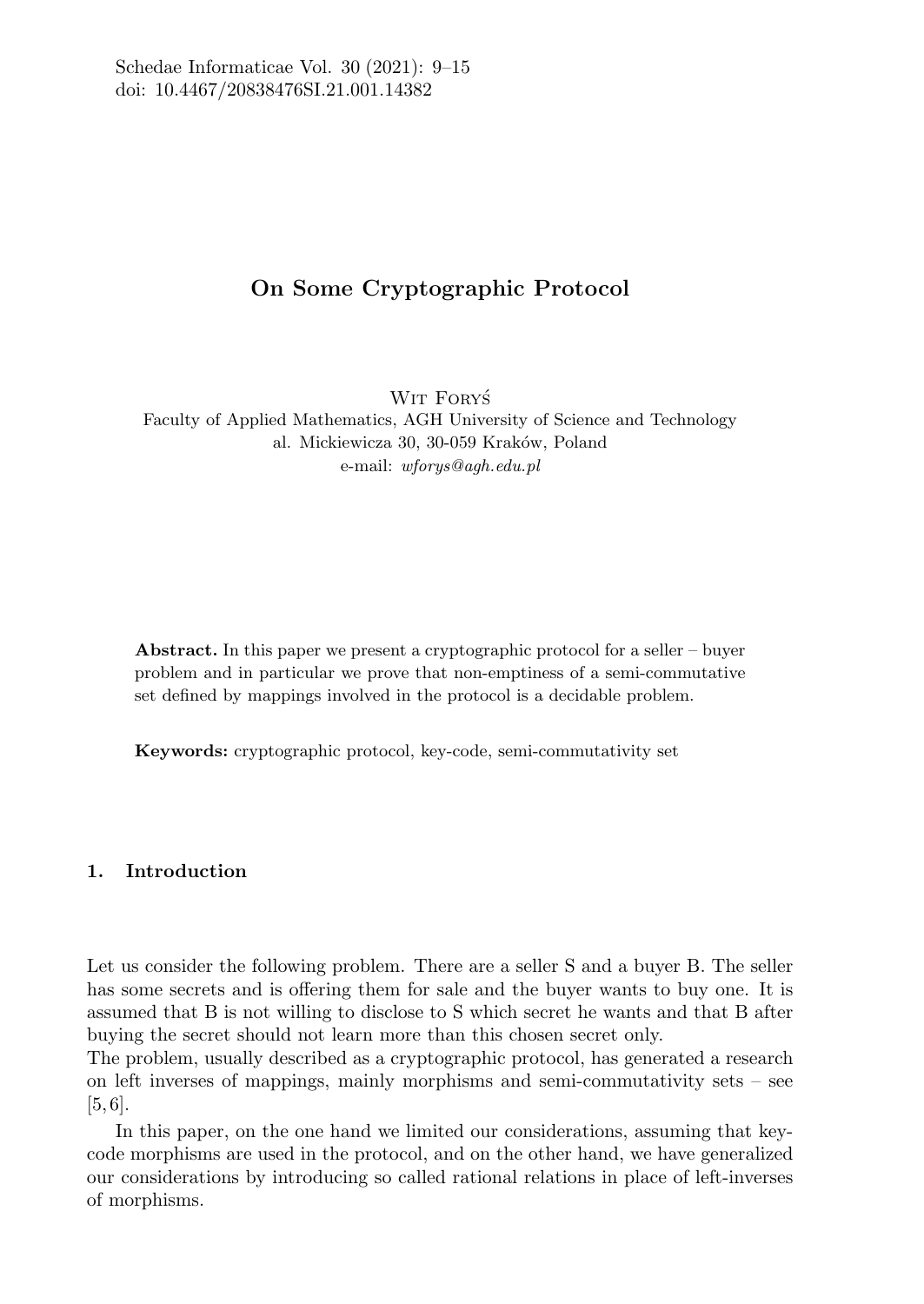### 2. Formalization of the Protocol

Let us formalize the mentioned above cryptographic protocol.

Let us denote secrets as words

$$
w_1, \ldots, w_n.
$$

The seller S has his own encryption function  $E<sub>S</sub>$  and decryption funtion  $D<sub>S</sub>$  such that for each word w under consideration

$$
D_S(E_S(w)) = w.
$$

Similarly, the buyer B has his encryption and decryption functions  $E_B$ ,  $D_B$  with the above property. A protocol could be executed according to the following three steps.

1. S gives B the sequence

$$
E_S(w_1), \ldots, E_S(w_n)
$$

(descriptions and/or identifiers of secrets).

- 2. If B wants to buy the i-th secret he sents S the value  $E_B(E_S(w_i))$ .
- 3. After receiving a specified amount of money S sends B the value  $D_S E_B E_S(w_i)$ .

If the following equality holds

$$
(*)\;\; D_B D_S E_B E_S(w_i) = w_i
$$

B has learned the secret he chose. Notice that the additional cryptographic requirements are fulfilled. B should not be able to learn more than this chosen secret and S should not be able to determine which secret was chosen by B. It is worth noting that in order to ensure the latter requirement, encryption functions should not be made public. If not, the seller A could compute values  $E_B(E_S(w_k))$  for  $k = 1, ..., n$ and compare them with the obtained from B value  $E_B(E_S(w_i))$  finally deducing the secret which S bought.

#### 3. Preliminaries

We assume the reader is familiar with the basic notions and concepts from theories of formal languages and codes. For some properties of the introduced in this section notions see  $[1, 2, 4]$ 

Let  $A^*$  denote a free monoid generated by a finite set A. The length of a word  $w \in A^*$  is defined to be the number of letters occurring in w and denoted by |w| (the length of the empty word 1 equals 0).

For a morphism  $h: A^* \longrightarrow B^*$  we say that a mapping  $h^{-1}: B^* \longrightarrow A^*$  is a left inverse of h, if and only if  $h^{-1}h(w) = w$  for all  $w \in A^*$ . Notice, that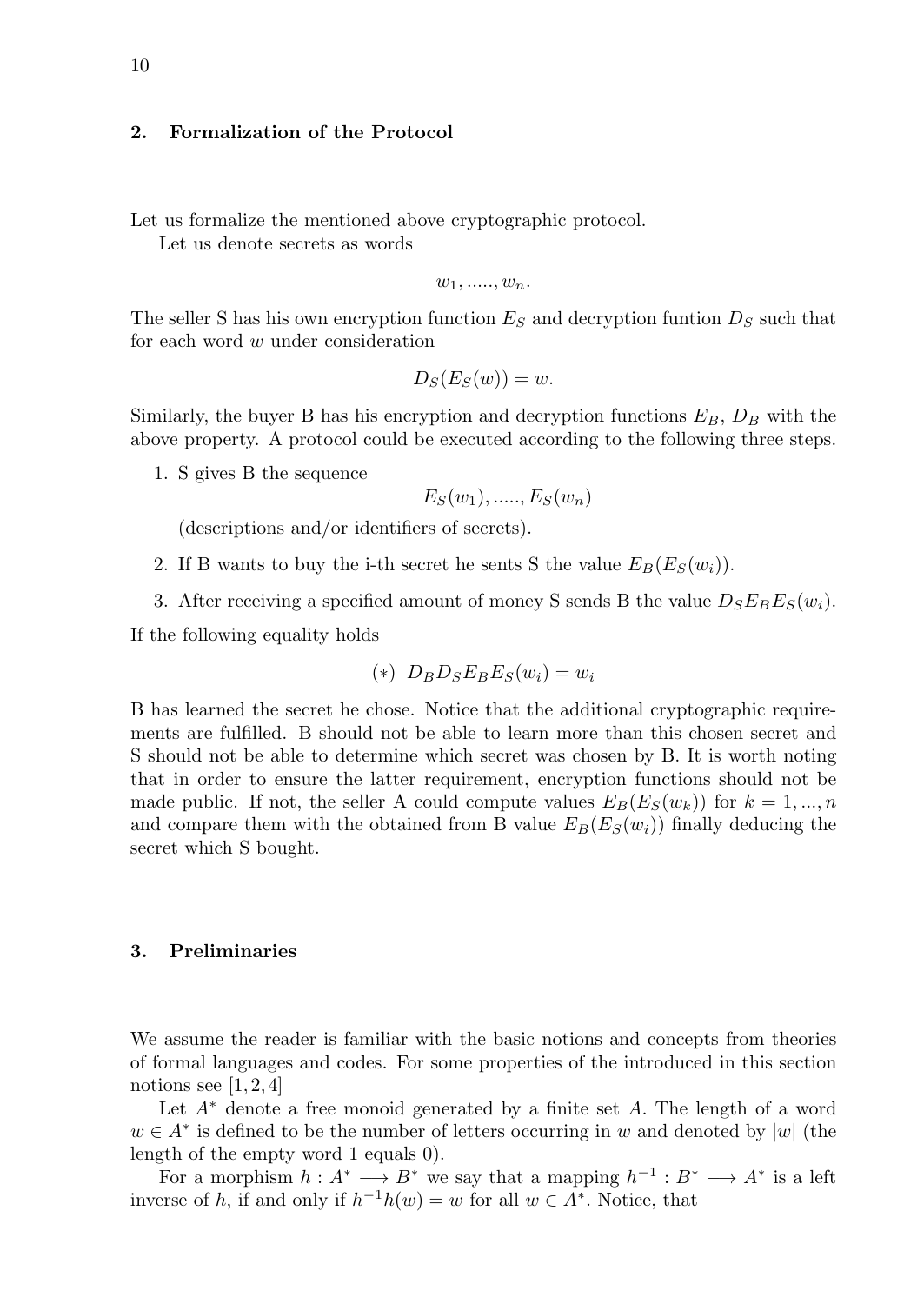- 1.  $h^{-1}$  exists if h is injective, that is if h is a code,
- 2.  $h^{-1}: B^* \longrightarrow A^*$  is, in general, determined ambiguously, according to the fact that usually  $h(A^*)$  is a proper subset of  $B^*$ ,
- 3.  $h^{-1}$  is, in general, a mapping, not necessarily a morphism.

Assuming that morphisms  $f: A^* \longrightarrow A^*$  and  $q: A^* \longrightarrow A^*$  are codes (injections) and denoting by  $f^{-1}, g^{-1}$  some fixed inverses on  $A^*$ , it is possible to define [1] a semicommutativity set associated to the ordered quadruple  $f^{-1}, g^{-1}, f, g$  putting

$$
SCOM(f^{-1}, g^{-1}, f, g) = \{w \in A^* : f^{-1}g^{-1}fg(w) = w\}.
$$

A word  $w \in A^*$  is called a key-word, if there is at least one letter in A that occurs exactly once in w. This letter is called a key of w. A set  $C \subset A^*$  of key-words is called a key-code, if there exists an injection (called key-injection)  $keu: C \longrightarrow A$  such that for any  $w \in C$ ,

- 1.  $key(w)$  is a key of w,
- 2.  $key(w)$  occurs in no word of C other than w itself.

For any key-word w in a key-code C and a fixed mapping key we use the notation  $w = l(a)ar(a)$  where  $a = key(w)$  is the key of w and  $l(a), r(a)$  denote a suitable prefix and sufix of w. Given a key-code  $C$  and a fixed key-injection key the set of all keys of words in C is denoted by  $key(C)$ , simply an image of C by a mapping key. Of course  $\#C = \#key(C)$ . We extend key to words. For  $w \in A^*$  key(w) is a word composed of all keys occurring in w. If  $key(w) \neq 1$  we say that w is a non-trivial word. A set  $B \subset A^*$  is non-trivial if it contains a non-trivial word.

A key-injection could be considered as a bijection and inverted to

$$
key^{-1}: key(C) \longrightarrow C.
$$

Now it is possible to extend it to a morphism, say  $t: A^* \longrightarrow A^*$  putting  $t(a) = 1$  for all  $a \in A \setminus \text{key}(C)$ . The obtained in such a way morphism t is referred to as a keycode morphism. Obviously, in general a key-code morphism has not to be a code as a matter of the fact that usually it erases some letters from A.

Assuming that all morphisms used for a semi-commutativity sets and in fact for the introduced above protocol are key-code morphisms limits a bit the research. But we generalize the study considering inverses of key-code morphisms as rational relations. Namely, let us assume that  $t<sub>S</sub>, t<sub>B</sub>$  are key-code morphisms used as encryption operations by S and B, respectively. Now, we consider, in the place of equation  $(*),$ a weak version of this equation, namely a relation

$$
(**) w \in t_B^{-1} t_S^{-1} t_B t_S(w)
$$

Even with this weak version, it is still possible to point out a strong connection with cryptographic protocols, for example using interpretative morphisms as in [7].

Choosing this direction of a research we focus on a decidability problem that we will present in the sequel.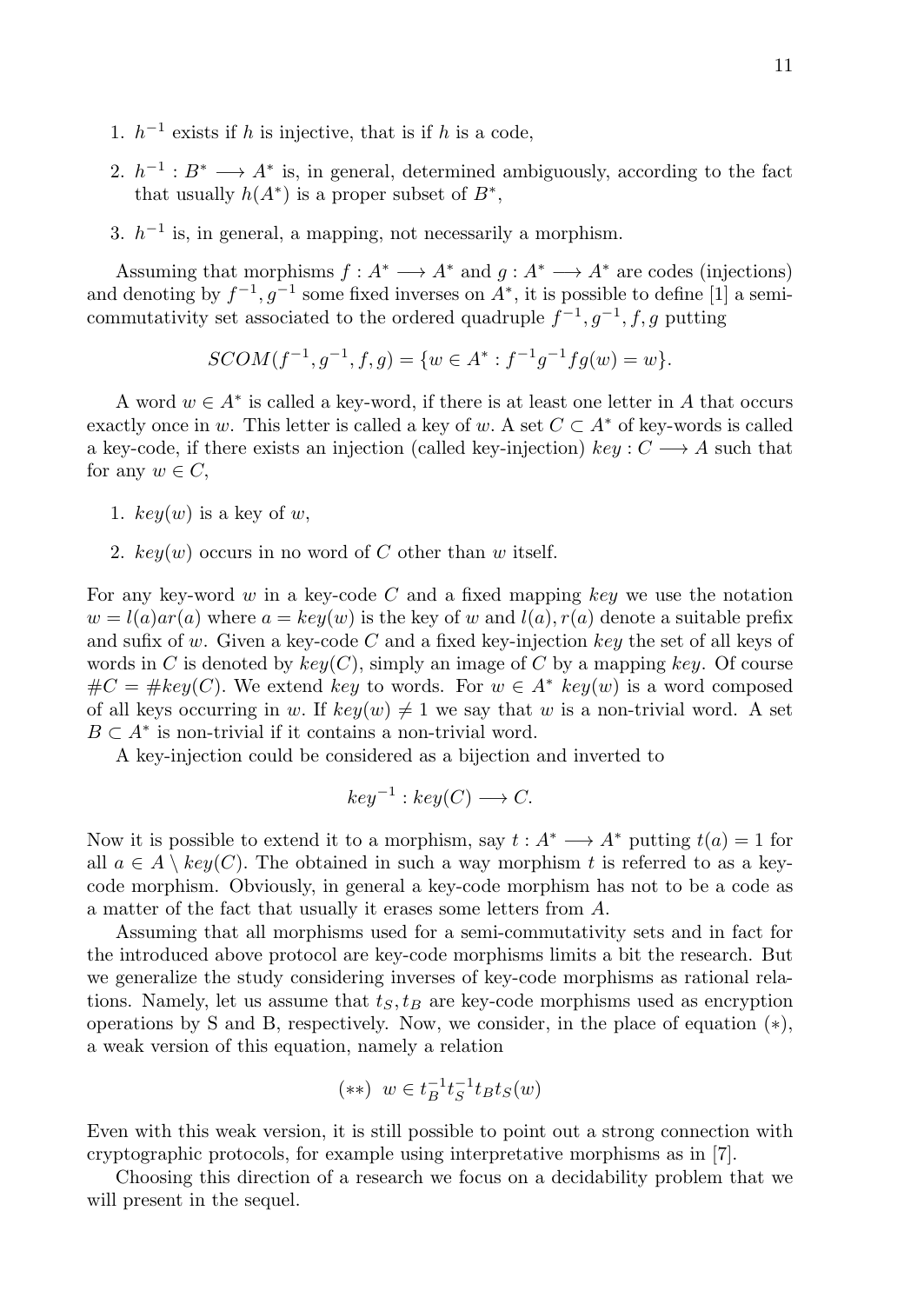## 4. Generalization of the problem

Let us assume that  $t<sub>S</sub>, t<sub>B</sub>$  are key-code morphisms used as encryption operations by S and B, respectively. Assume that  $key(C_S) = key(C_B)$ . Let  $t_B^{-1}, t_S^{-1}$  denote rational relations [3] defined by inverse images. In the place of equation

 $(*)$   $D_B D_S E_B E_S(w) = w$ 

we consider

$$
(**) w \in t_B^{-1} t_S^{-1} t_B t_S(w)
$$

Hence, we consider a generalized semi-commutativity set associated to the ordered quadruple  $t_B^{-1}, t_S^{-1}, t_B, t_S$ 

$$
\overline{SCOM}(t_B^{-1}, t_S^{-1}, t_B, t_S) = \{ w \in A^* : w \in t_B^{-1}t_S^{-1}t_Bt_S(w) \}.
$$

#### 5. Result

Within this section we assume that there are given two key-code morphisms  $t<sub>S</sub>$ :  $A^* \longrightarrow A^*$  and  $t_B: A^* \longrightarrow A^*$ . A rational relation  $t_S^{-1} \subset A^* \times A^*$  is defined as follows. For  $u, w \in A^*$ 

$$
u t_S^{-1} w \quad \text{iff} \quad u \in t_S^{-1}(w)
$$

and of course exactly the same for  $t_B^{-1}$ .

**Lemma 1.** Let  $w \in A^{\dagger}A^*$  1) be a nontrivial word, that is key(w)  $\neq 1$ .  $w \in t_B^{-1} t_S^{-1} t_B t_S(w)$  iff  $C_S^+ \cap C_B^+$  is not empty.

*Proof.* If 
$$
w \in t_B^{-1} t_S^{-1} t_B t_S(w)
$$
 then  $t_B t_S(w) = t_S t_B(w) = z \in C_S^+ \cap C_B^+$ .  
If  $w \in C_S^+ \cap C_B^+$ , then  $t_B t_S(w) = t_S t_B(w)$  and thus  $w \in t_B^{-1} t_S^{-1} t_B t_S(w)$ .

Theorem 1. It is decidable if a non-empty and non-trivial word w is in  $t_{B_1}^{-1}t_{B_1}^{-1}t_{B_1}t_S(w)$ . Hence it is decidable if  $\overline{SCOM}(t_{B}^{-1}, t_{S}^{-1}, t_B, t_S) = \{w \in A^* : w \in A, w \in A\}$  $t_B^{-1} t_B^{-1} t_B t_S(w) \}$  is empty.

Proof. According to the Lemma 5.1 it is enough to prove that a problem of finding a non-empty word  $w$  in  $C^*_B \cap C^*_S$  is decidable. We apply "dominoes technique" – see [4]. Let us visualise words of key-codes  $C_B$ ,  $C_S$  as dominoes. Each domino is divided into squares and in each square there is a letter of a represented word. Thus the number of squares of a domino is exactly the same as the length of a word which it represents.

Now, having two sets of dominoes, say  $[C]_B$  and  $[C]_S$ , which represent words of  $C_B$ and  $C_S$  respectively, we construct a set of double-dominoes according to the following procedure.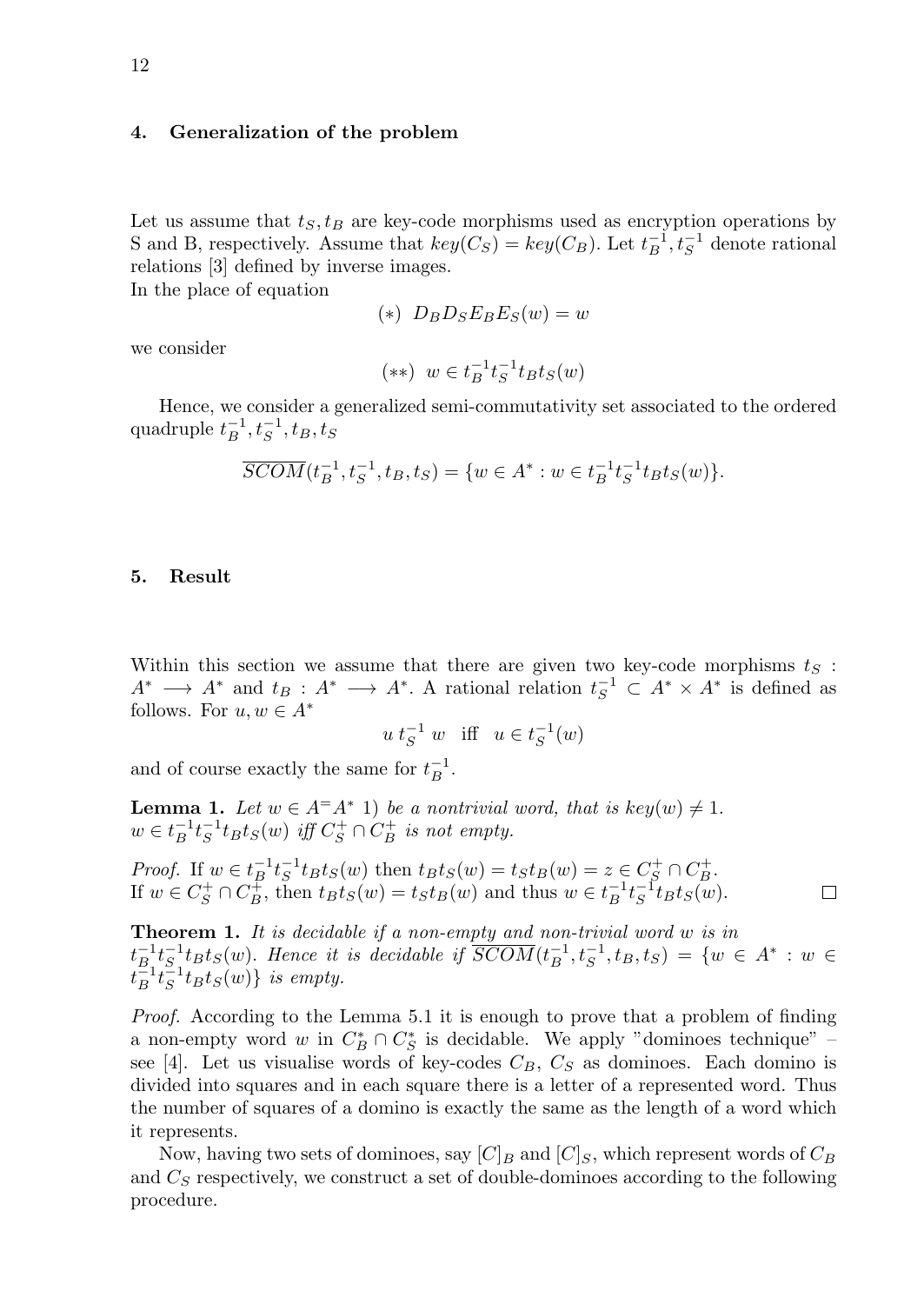- 1. Fix a domino  $[k_1]$  from  $[C]_S$  where  $k_1$  is its key.
- 2. Choose all dominoes from  $[C]_B$  with keys occurring as letters in  $[k_1]$ .
- 3. Create a double domino by arranging two rows of dominoes, one on the top of the other. In the upper row, put the domino selected in step 1. from  $[C]$  and in the lower one we put dominoes obtained in 2. in such a way that:
	- (a) there are no gaps between them,
	- (b) the letters in both rows are identical.
- 4. If the lower row is longer than the upper one, then consider a part of the most right domino in this row as a fixed in step 1. and repeat respectively steps 2. and 3. for  $[C]_S$ , putting this time dominoes in the upper row,
- 5. Continue this procedure for as long as possible.

As a result of applying this procedure to all dominoes from  $[C]_S$  we obtain a finite set of double-dominoes.

Hence we have the following possibilities:

| $\it a$ |   |  |
|---------|---|--|
| a       | а |  |

A double domino of this type is referred to as an initial double domino.

| $\it a$ | $\mathbf b$ | $\mathcal{C}$ | $\overline{d}$ | $\boldsymbol{a}$ | $\mathbf{e}$     | $\boldsymbol{a}$ |
|---------|-------------|---------------|----------------|------------------|------------------|------------------|
|         |             | $\mathbf{c}$  | $\mathbf d$    | $\boldsymbol{a}$ | $\boldsymbol{e}$ |                  |

A double domino of this type is referred to as a middle double domino.

| o | b | $\overline{\mathbf{c}}$ | $\boldsymbol{d}$ |
|---|---|-------------------------|------------------|
|   | D | $\overline{c}$          | d                |

A double domino of this type is referred to as a final double domino.

A node set consists of all double-dominoes (initial, final and middle).

It is essential that in what follows a well matched double dominoes means that for any two double dominoes it is possible to put them next to each other without gaps. It includes also the case in which an upper or lower domino from the second double domino covers (maybe partially) the first double domino. The accepted covering should be executed along full dominoes from  $C_S$  or  $C_B$ .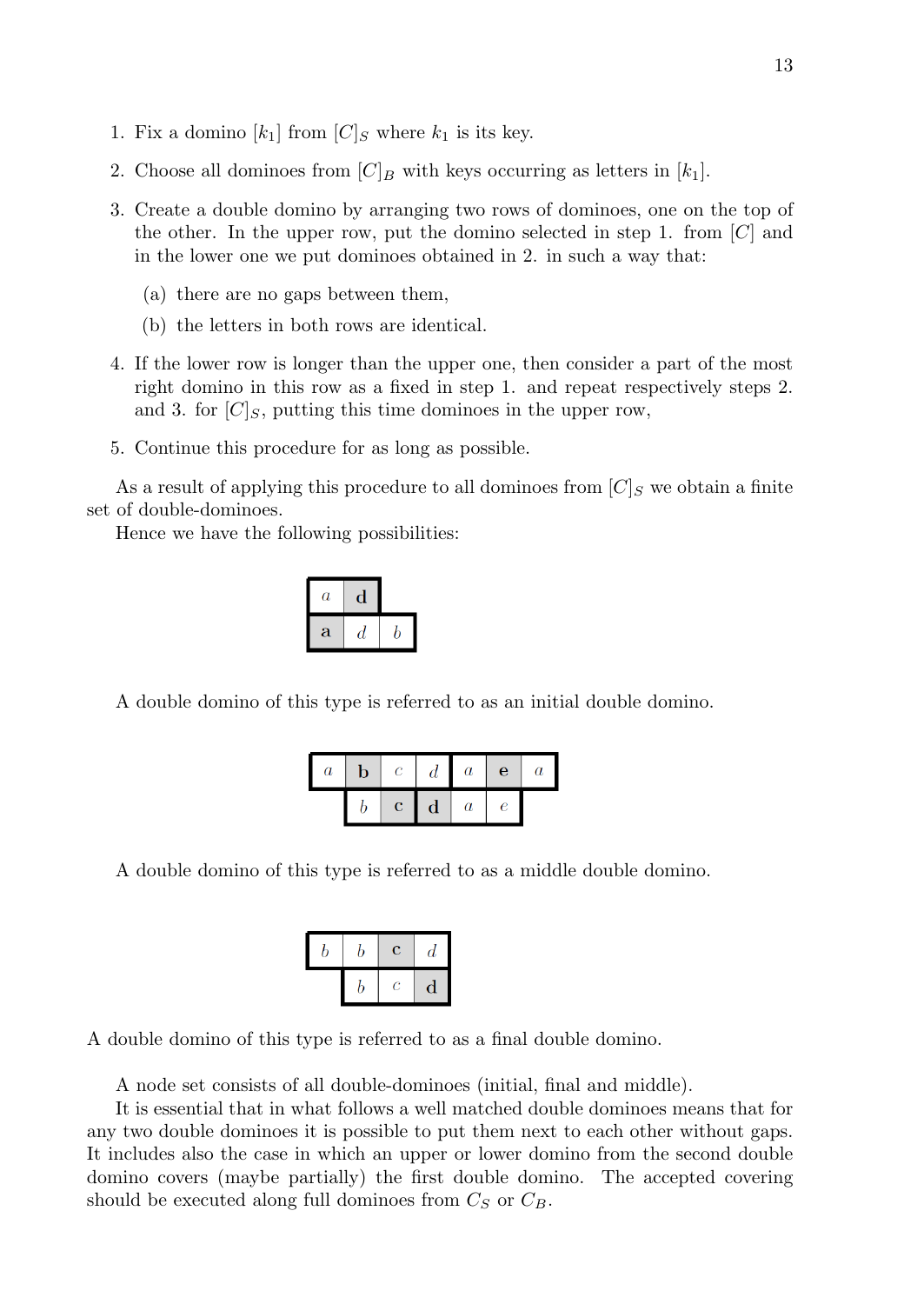A well matched double dominoes:

| а | a |  |  | $\mathbf{c}$ |  |
|---|---|--|--|--------------|--|
| a |   |  |  |              |  |

A well matched double dominoes - covering case.



Finally we construct a tree of successful paths

- 1. choose an initial double domino as a root of a tree
- 2. choose all double dominoes well matched to the root and put an arc from the initial double domino to each of them.
- 3. having double dominoes leaves of the constructed tree apply to each of them point 2 choosing new dominoes, that is in any path of the tree starting at the root there is no repeated double domino.
- 4. continue this procedure for as long as possible,

The obtained tree is finite. Find all paths from the root to the leafs which are final dominoes. These paths are covered by words - from  $C_B^+$  and  $C_S^+$  simultaneously. These words are generators of  $C_B^* \cap C_S^*$ .

Executing the above algorithm for all initial dominoes as roots we obtain  $D$ , a set of words - generators of  $C_B^* \cap C_S^*$ . Hence  $C_B^* \cap C_S^* = D^*$  and the proof is finished.  $\Box$ 

#### 6. References

- [1] J.A.Anderson, The intersection of retracts of  $A^*$ , Theoretical Computer Science, 2000, 237, pp. 312-326.
- [2] J.A.Anderson, W.Forys, T.Head, Retracts and semiretracts of free monoids, AMS Meeting, San Francisco, 1991.
- [3] S.Eilenberg, Automata, Languages, and Machines, Academic Press, 1974.
- [4] W.Forys, K.Krawczyk, An Algorithmic Approach to the Problem of a Semiretract Base, Theoretical Computer Science, 2006, 369, pp. 314-322.